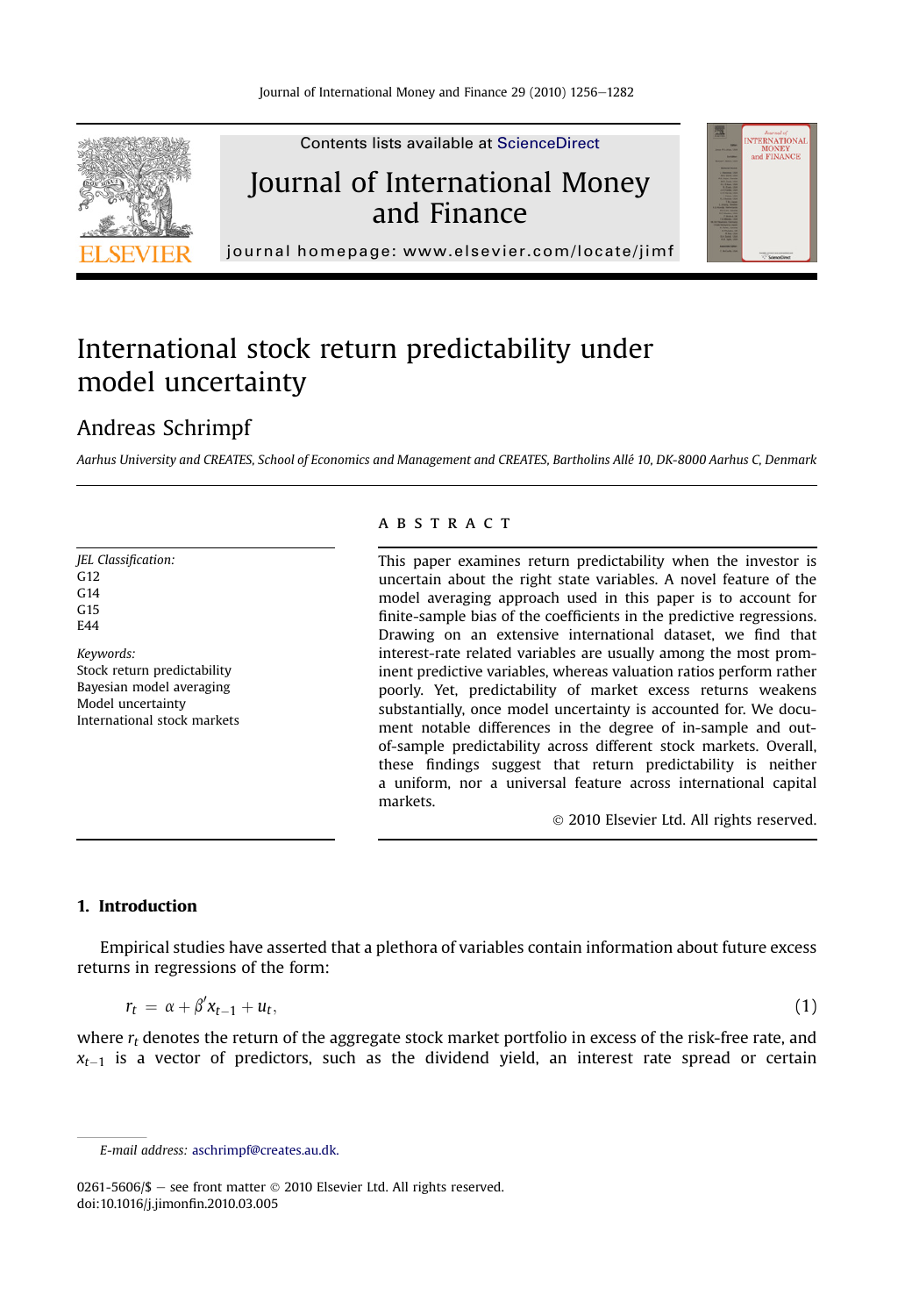macroeconomic variables. Statistically significant  $\beta$  coefficients in Eq. [\(1\)](#page-0-0) are taken as evidence for predictability and are typically interpreted as evidence that risk-premia are time-varying.1

The existence of return predictability has significant economic consequences (for both individual investors and academia). From an investor's perspective, economic theory suggests that in the presence of return predictability investors should make asset allocation decisions conditional upon predictions of future returns whereas investors who fail to do so may suffer substantial welfare losses (See e.g. [Campbell and Viceira, 2002](#page--1-0)). From an academic perspective, the question of whether returns are predictable is of substantial importance for our understanding of the dynamic (macroeconomic) risks for which investors demand a compensation in equilibrium.

A typical (implicit) assumption in the return predictability literature is that an investor chooses apriori the particular variables (or combination of variables) that she wants to use to predict returns. This is a restrictive assumption, as there is no guarantee that the combination of variables chosen is the right one. Given the large number of variables proposed in the literature, an investor is thus confronted with a high degree of uncertainty on what the "right" variables are. Moreover, the fact that so many variables have been found to be valuable predictors of returns naturally raises the concern that the apparent predictability may well arise from data-snooping, rather than from genuine variation of economic risk-premia.<sup>2</sup> Hence, it seems clearly warranted to take "model uncertainty" into account when assessing the statistical evidence on return predictability and its potential usefulness from an investor's point of view.

In this paper we investigate the predictability of aggregate stock returns in major international stock markets (United States, France, Germany, Japan, United Kingdom). It is fair to say that the profession's view on return predictability has been shaped for the most part by empirical studies on the U.S. stock market. However, several authors have argued that the strong performance of the U.S. market has been quite unique in history, reflecting the rise of the U.S. to the world's most important economic power [\(Dimson et al., 2008\)](#page--1-0). A sole focus on the U.S. in empirical research may thus have similar effects to an ex-post selection bias, a point made forcefully by [Dimson et al. \(2008\)](#page--1-0). Moreover, the different capital markets considered in this paper differ in several institutional regards, e.g. in terms of stock market participation on behalf of individual investors or the role of capital markets as a vehicle for retirement provision, which implies that return predictability can have quite different economic consequences across markets. The major goal of this paper is therefore to explore the robustness of several common predictive variables for international stock returns and to shed light on cross-country differences in return predictability patterns.

In order to account for model uncertainty, we follow the seminal work by [Cremers \(2002\)](#page--1-0) and [Avramov \(2002\)](#page--1-0) and use a Bayesian model averaging approach. Unlike the classical framework, the Bayesian approach does not assume the existence of a "true" model. By contrast, a-posteriori model probabilities can be derived for the candidate models, which are then used to weight the coefficients accordingly in a composite model. In this manner, model uncertainty can be accounted for in a coherent way. A new methodological feature of our approach is to account for finite-sample bias of the coefficients in the predictive regressions in a "frequentist" model averaging framework.

While in-sample predictability is a debated topic, the question whether stock returns may be predictable out-of-sample  $(OOS)$  has been even more controversial. Recently, several authors  $-$  most notably Goyal and Welch  $(2008)$  – argue against the existence of stock return predictability, based on the lacking evidence for OOS predictability. The paper of [Goyal and Welch \(2008\)](#page--1-0) merely considers forecasts generated by individual models but neglects the issue of forecast combination. In environments characterized by model uncertainty and instability, however, model combination may serve as

<sup>1</sup> See e.g. [Fama and French \(1988, 1989\), Campbell and Shiller \(1988a,b\), Lettau and Ludvigson \(2001a\).](#page--1-0) In light of the generally supportive evidence for predictability by these articles and many further studies, predictability of market excess returns has received the status of a "stylized fact" in empirical finance (See for instance the literature reviews by [Cochrane](#page--1-0) [\(1999\)](#page--1-0) or [Campbell \(2000\).](#page--1-0)

 $2$  See e.g. [Bossaerts and Hillion \(1999\), Neeley and Weller \(2000\), Ferson et al. \(2003\),](#page--1-0) and [Goyal and Welch \(2008\)](#page--1-0) for critical views. See [Sec. 2](#page--1-0) for more details on the relation of this paper to the extant literature.